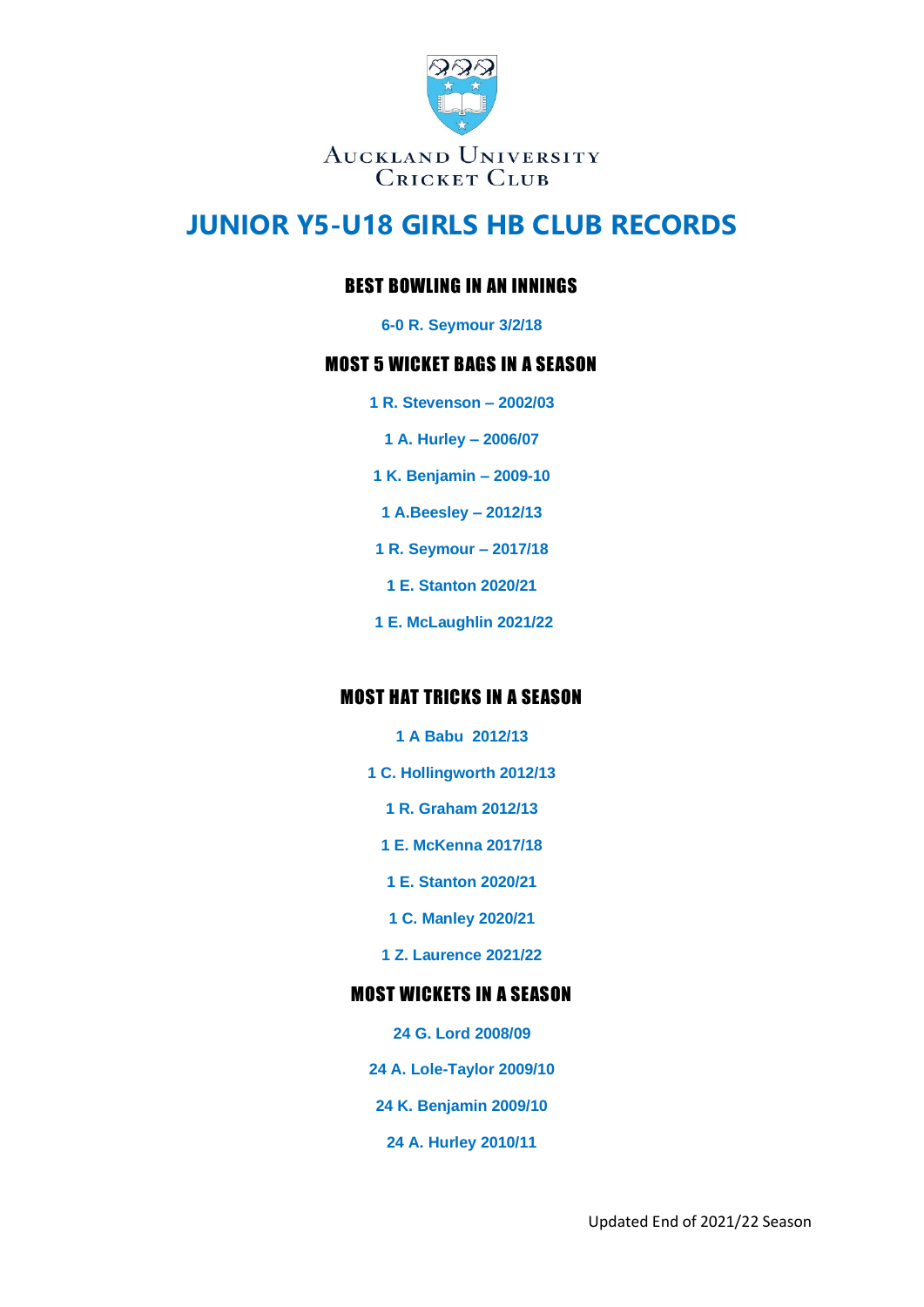

## HIGHEST INDIVIDUAL SCORE IN AN INNINGS

**82\* A. Hurley v Howick-Pakuranga 27/10/07**

### MOST HALF CENTURIES IN A SEASON

**4 A. Hurley 2007/08**

## MOST CENTURIES IN A SEASON

**No Current Record Holder**

# FASTEST 25 SCORED (1ST 25 - BALLS FACED)

- **11 C.Graham – 28no v Parnell 25/2/06**
- **7 C Linck v Eden Roskill T20 Lions 14/3/20**

## FASTEST 50 SCORED (BALLS)

**26 E. Graham v South-SE 5/3/05 26. A. Lovrich v Takapuna 10/11/07 10 P. Adlam v North Shore U12 Girls**

# FASTEST 100 SCORED (BALLS)

**No Current Record Holder**

## MOST RUNS IN A SEASON

**461 A. Hurley – 2007/08**

Updated End of 2021/22 Season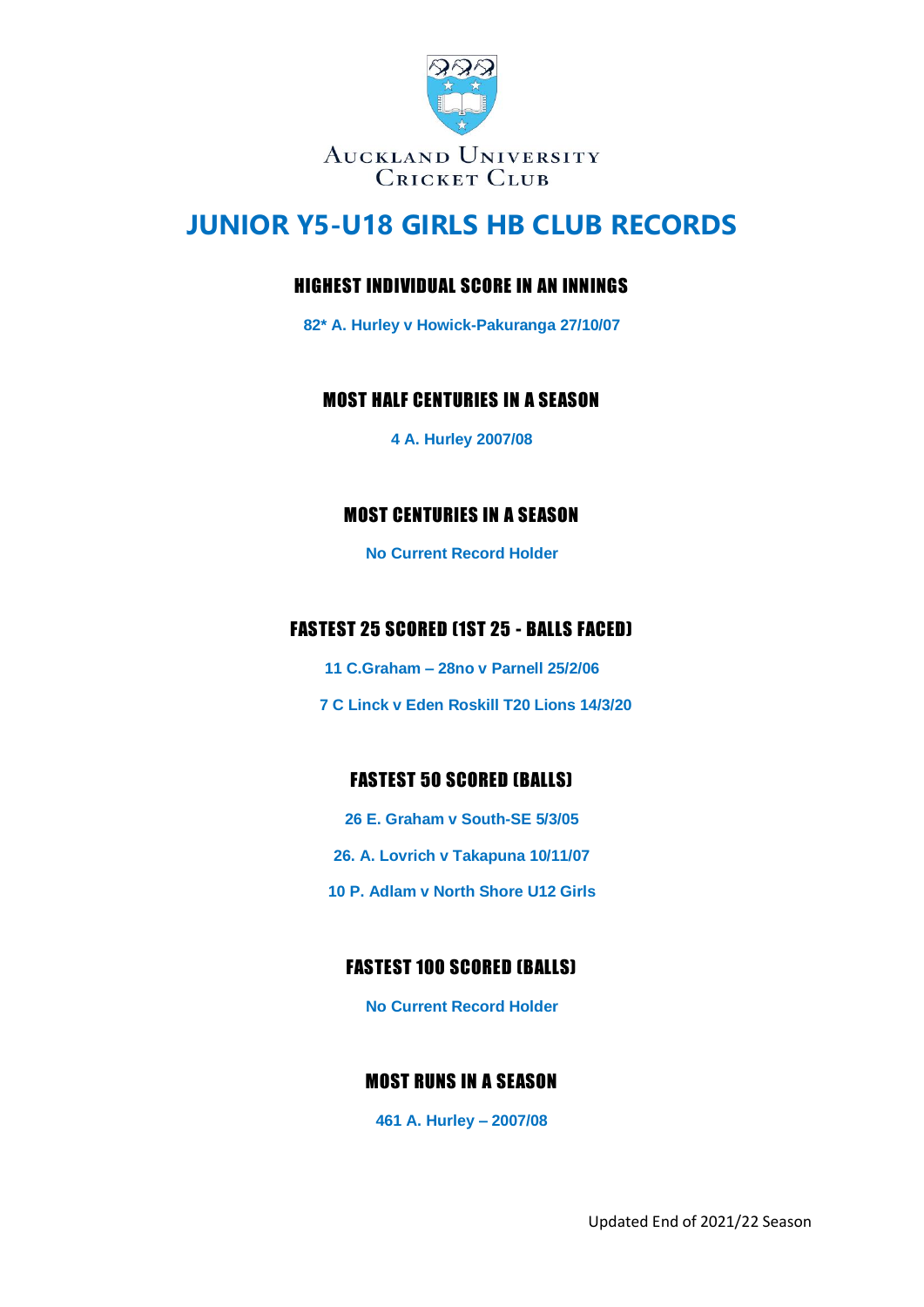

## BATTING PARTNERSHIPS

#### Wicket

- **1. 94 R. Ellison & A. Hurley v Eden Roskill 21/3/09**
- **2. 141 A. Hurley & L. Edwards v Howick-Pakuranga 27/10/07**
- **3. 98 – A. Hurley & A. Lovrich v Howick Pakuranga 1/12/07**
- **4. 132 - L. Brittain & A. Murray v Howick-Pakuranga 11/12/04**
- **5. 125 – A. Hurley & B. Fisher v Takapuna 9/2/08**
- **6. 106 - M. Margison & S. Watt v Howick-Pakuranga 11/11/04**
- **7. 40 - A. Hurley & S. Watt v Cornwall Green 13/11/04**
- **8. 40\* - A. Lole-Taylor & S. Pascoe v Takapuna 13/2/10**
- **9. 65 – A. Black & J. Bilkey v Waitakere City 15/3/09**
- **10. 40 – A. Hurley & J. Bilkey v Cornwall Green 15/3/08**
- **11. 55 – Z. Ikiua & E. Stanton v Cambridge CC 24/1/21**

#### MOST DISMISSALS BY A WICKET-KEEPER IN AN INNINGS

**6 R. Stevenson - v Cornwall 23/3/02**

## MOST DISMISSALS BY A WICKET-KEEPER IN A SEASON

**15. A. Lovrich – 2006/07**

### MOST CATCHES BY A FIELDER (NON WK) IN AN INNINGS

**3 R. Chatwin - v Takapuna 29/11/03**

**3 J. Prasad**

**3 K. Linnell 27/3/21**

**3 S. Vaia 14/3/21**

### MOST CATCHES BY A FIELDER (NON WK) IN A SEASON

**11 E. Graham - 2002/03**

Updated End of 2021/22 Season